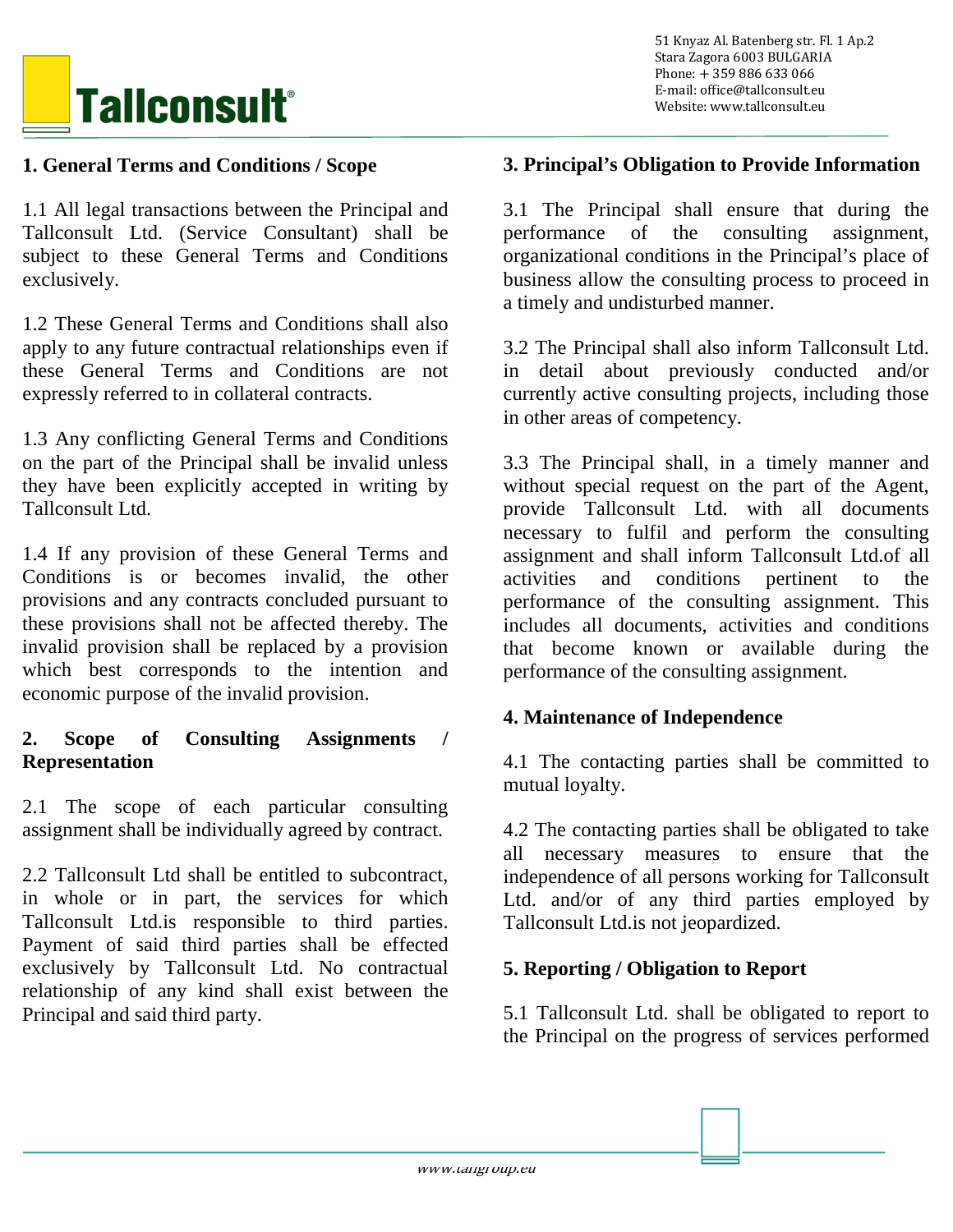# **Tallconsult®**

within separately agreed period of time.

5.2 Tallconsult Ltd. shall deliver the final report in a timely manner, i.e. depending on the type of assignment, one to three weeks after completion of the assignment.

5.3 Tallconsult Ltd. shall not be bound by directives while performing the agreed service and shall be free to act at the own discretion and under own responsibility. Tallconsult Ltd.shall not be required to work in a particular place or to keep particular working hours.

# **6. Protection of Intellectual Property**

6.1 Tallconsult Ltd. shall retain all copyrights to any work done by Tallconsult Ltd.and/or by persons working for Tallconsult Ltd.and/or by third parties employed by Tallconsult Ltd.(including but not limited to tenders, reports, analyses, expert opinions, organization charts, programs, performance descriptions, drafts, calculations, drawings, data media, etc.). Therefore, the Principal shall not be entitled to copy or distribute these materials without the explicit consent of Tallconsult Ltd.

6.2 Any violation of this provision by the Principal shall entitle Tallconsult Ltd. to prematurely terminate agreement and to enforce other legal claims, in particular for restraint and/or damages.

#### **7. Warranties**

7.1 Tallconsult Ltd. shall be entitled and obligated, regardless of fault, to correct any errors and/or inaccuracies in the subcontractor's work which have

 51 Knyaz Al. Batenberg str. Fl. 1 Ap.2 Stara Zagora 6003 BULGARIA Phone: + 359 886 633 066 E-mail: office@tallconsult.eu Website: www.tallconsult.eu

become known subsequently. Tallconsult Ltd.shall immediately inform the Principal thereof.

7.2 This right of the Principal expires six months after completion of the respective service.

#### **8. Liability / Damages**

8.1 Tallconsult Ltd. shall be liable to the Principal for damages – with the exception of personal injury – only to the extent that these are the result of serious fault (intention). Correspondingly, this also applies to damages resulting from third parties employed.

8.2 If Tallconsult Ltd. performs the required services with the help of third parties, any warranty claims and claims for damages which arise against the third party shall be passed on to the Principal. In this case, the Principal shall primarily refer to the third party.

#### **9. Confidentiality / Data Protection**

9.1 Tallconsult Ltd shall be obligated to maintain complete confidentiality concerning all business matters made known to Tallconsult Ltd.in the course of services performed, especially trade and company secrets and any other information concerning type and/or scope of business and/or practical activities of the Principal.

9.2 Furthermore, Tallconsult Ltd shall be obligated to maintain complete confidentiality towards third parties concerning the content of the work completed, as well as any information and conditions that contributed to the completion of the work, particularly concerning data on the Principal's clients.